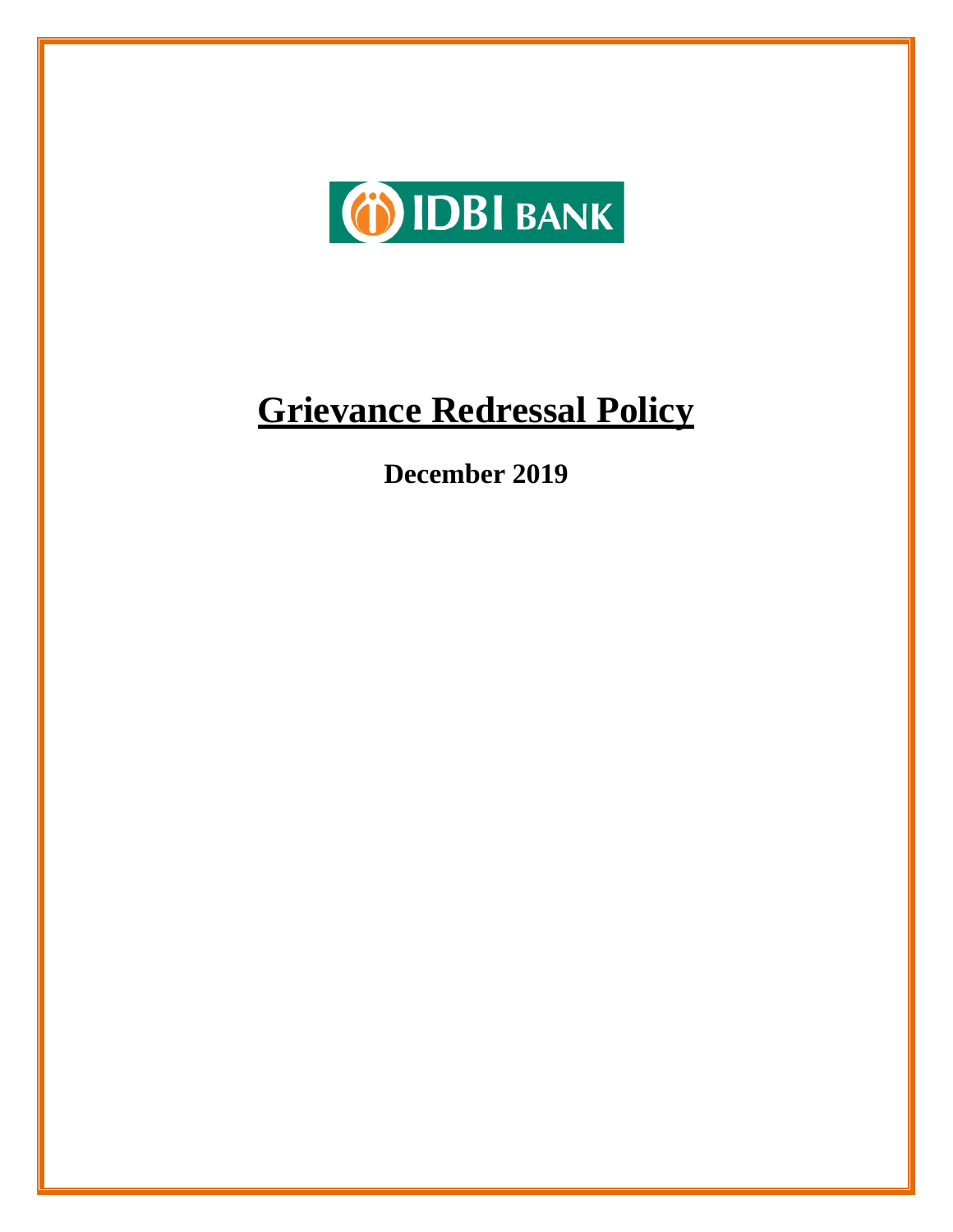# **Index**

# **Grievance Redressal Policy-2019**

| Para                    | <b>Particulars</b>                                                                                                                                 | Page No. |
|-------------------------|----------------------------------------------------------------------------------------------------------------------------------------------------|----------|
| <u>No.</u>              |                                                                                                                                                    |          |
| $\mathbf{1}$            | <b>Introduction</b>                                                                                                                                | 3        |
| $\overline{2}$          | <b>Scope of the Policy</b>                                                                                                                         | 5        |
| 3                       | <b>Definition of Query and Complaint</b>                                                                                                           | 5        |
| $\overline{\mathbf{4}}$ | <b>Grievance Redressal Mechanism</b>                                                                                                               | 6        |
|                         | 4.1 Registration of Complaint (Internal Machinery)<br>4.2. Registration of Customer Complaints on Regulator<br><b>Portals (External Machinery)</b> |          |
| 5                       | <b>Grievance Resolution TAT and Escalation matrix for</b>                                                                                          | 10       |
|                         | <b>Customer complaints</b>                                                                                                                         |          |
| 6                       | <b>Review Mechanism</b>                                                                                                                            | 13       |
| 7                       | <b>Mandatory display requirements</b>                                                                                                              | 14       |
| 8                       | <b>Interaction with customers</b>                                                                                                                  | 14       |
| 9                       | Sensitizing operating staff on handling complaints                                                                                                 | 15       |
| Annexure                | Harmonisation of Turn around Time<br>$(TAT)$ and<br>customer                                                                                       |          |
|                         | compensation for failed transactions using authorised Payment                                                                                      |          |
|                         | <b>Systems</b>                                                                                                                                     |          |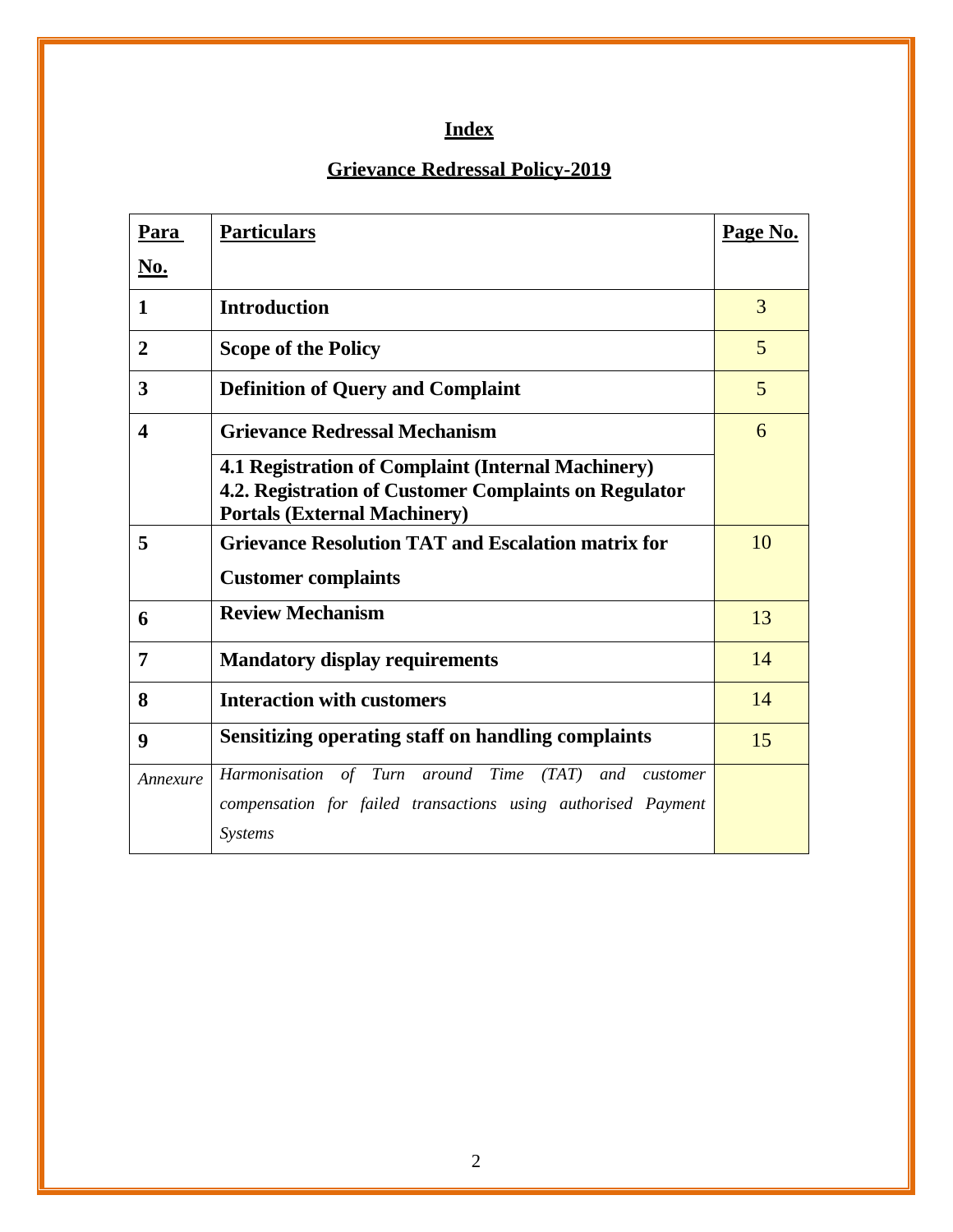### **Grievance Redressal Policy of IDBI Bank Ltd.**

# **1. Introduction**

In the present scenario of competitive banking, excellence in Customer service is one of the key aspects for sustained business growth. The timely handling of grievances and Customer delight is fundamental to the Bank's mission and its commitment to treat Customer fairly at all times. This policy document aims at providing prompt and efficient redressal across Bank's Customer touch point Channels and minimizing instances of customer complaints through proper service delivery and review mechanism. The review mechanism is aimed to identify shortcomings in product features, service delivery and towards enhancement in services across the Bank. The Bank's policy on grievance redressal follows the under noted principles:

- All Customers be treated fairly at all times;
- Complaints raised by customers are dealt with courtesy and on time;
- Customers are fully informed of avenues to escalate their complaints / grievances within the Bank and their rights to alternative remedy, if they are not fully satisfied with the response of the Bank to their complaints ;
- The Bank will treat all complaints efficiently and fairly as they can damage its reputation and business if handled otherwise;
- The Bank's employees must work in good faith and without prejudice to the interests of the customer.
- Grievance of differently abled customers, pensioners and senior citizens and customers who are not literate are dealt on priority.

In order to make the Bank's redressal mechanism more meaningful and effective, a structured system needs to be built up towards such end. Such system would ensure that the redressal is just and fair and is within the given framework and in compliance with the rules and regulations. The policy document would be made available at all branches/ business units. All employees of the Bank would be made aware of the complaint handling process.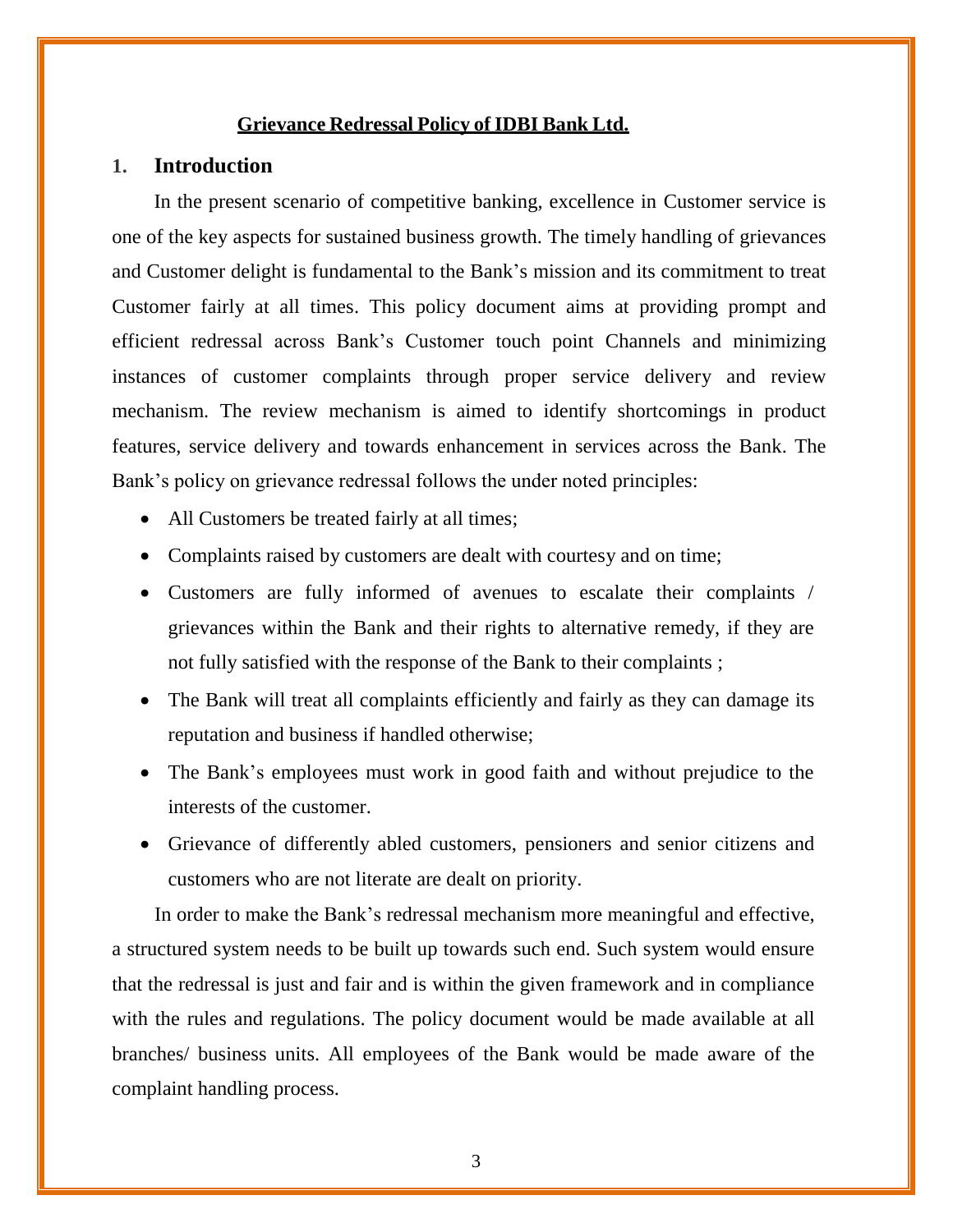Customer complaints arise due to:

a. Inadequacy of the business and technological processes/ functions/ arrangements made available to the customers or gaps in standards of services expected and actual services rendered.

b. Attitudinal aspects in dealing with customers.

The customer has full right to register his complaint if he/ she is not satisfied with the services provided by the Bank. He/she can lodge complaint over telephone or in writing through letters/ e-mail/ the Bank's website/ social media. The customers can track the status of their complaint on the Bank's website. Also, a link has been provided to facilitate escalation of complaints to the next higher level in case Customer is not satisfied with the resolution of the complaint. If the customer's complaint is not resolved within given time or if he / she is not satisfied with the resolution provided by the Bank, which has also been seen by the Internal Ombudsman (IO), he / she can approach the Banking Ombudsman, RBI or other statutory / regulatory avenues available for grievance redressal.

The Bank has in place the following Board approved policies with regard to Customer Service:

- a. **Compensation Policy** which provides the contours of the financial compensation in the event of any difficulty/inconvenience/loss suffered or likely to be suffered by the customers in their day to day operations with the Bank, on account of the action of Bank.
- b. **Cheque Collection Policy** which provides rights and responsibilities of the Customer and Bank, in matters relating to cheque collection.
- c. **Policy on Unauthorised Electronic Banking transactions** to abide by the RBI guidelines on Limiting liability of customer in case of unauthorised electronic banking transactions.
- d. **Customer Care Policy** too aims to assist the staff in rendering high-quality customer service consistently and to continually improve its services.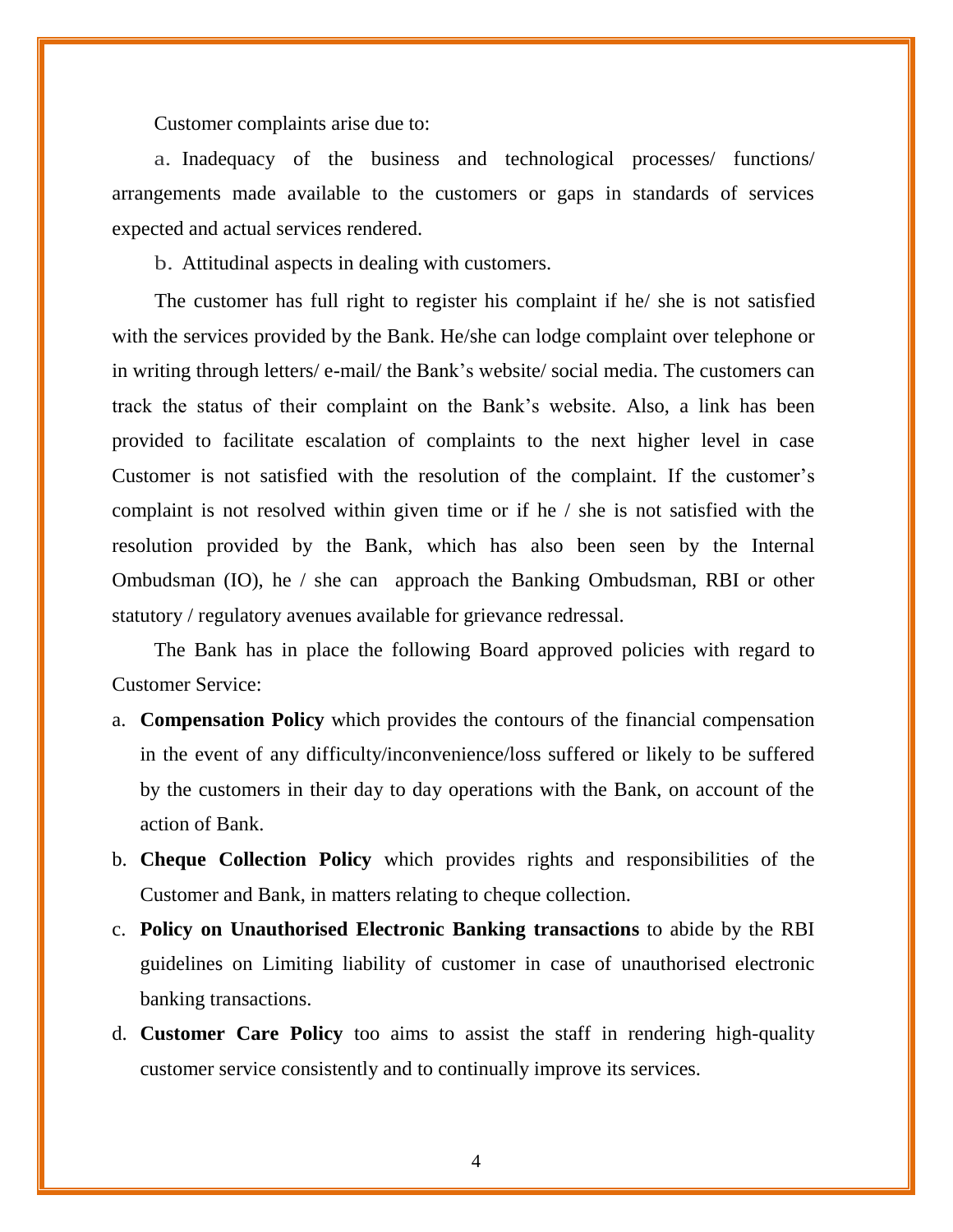- e. **Model deposit Policy:** The policy aims at imparting greater transparency in dealing with the individual customers and creating awareness among customers of their rights. The ultimate objective is that the customer will get services they are rightfully entitled to receive without demand.
- f. **Customer Rights Policy** which enshrines broad and overarching principles for protection of bank customers and enunciates the five basic rights of bank customers, viz. (i) Right to Fair Treatment, (ii) Right to Transparency, Fair and Honest Dealing, (iii) Right to Suitability, (iv) Right to Privacy and (v) Right to Grievance Redress and Compensation.

### **2. Scope of Policy**

**2.01** The Policy is applicable across all the branches / Customer touch point Channels, business segments of the Bank and the outsourced agencies of the Bank. The Policy is to be read in tandem with changes/ modifications that may be advised by RBI and/ or any regulator and/ or by the Bank from time to time.

**2.02.** The Policy may be reviewed every three years or earlier, if required.

#### **3. Definition of Query and Complaint**

Customers may approach the Bank for various reasons which inter-alia include, enquiry/clarifications regarding the services, process or products of the Bank, request to avail a service/ product, and to raise a grievance regarding deficiency in service of the Bank. The Bank has defined Query and Complaint clearly, so that the Customer issues can be lodged appropriately and addressed accordingly. A few illustrations of Queries and Complaints are given below:

#### **3.1** A query is:

- a) Any doubt/ enquiry
- b) Customer seeking/ cross checking for clarification/ more information before expiry of Turnaround time for service/ deliverable
- c) Customer making a request (e.g. Hotlisting, Card Request, etc.)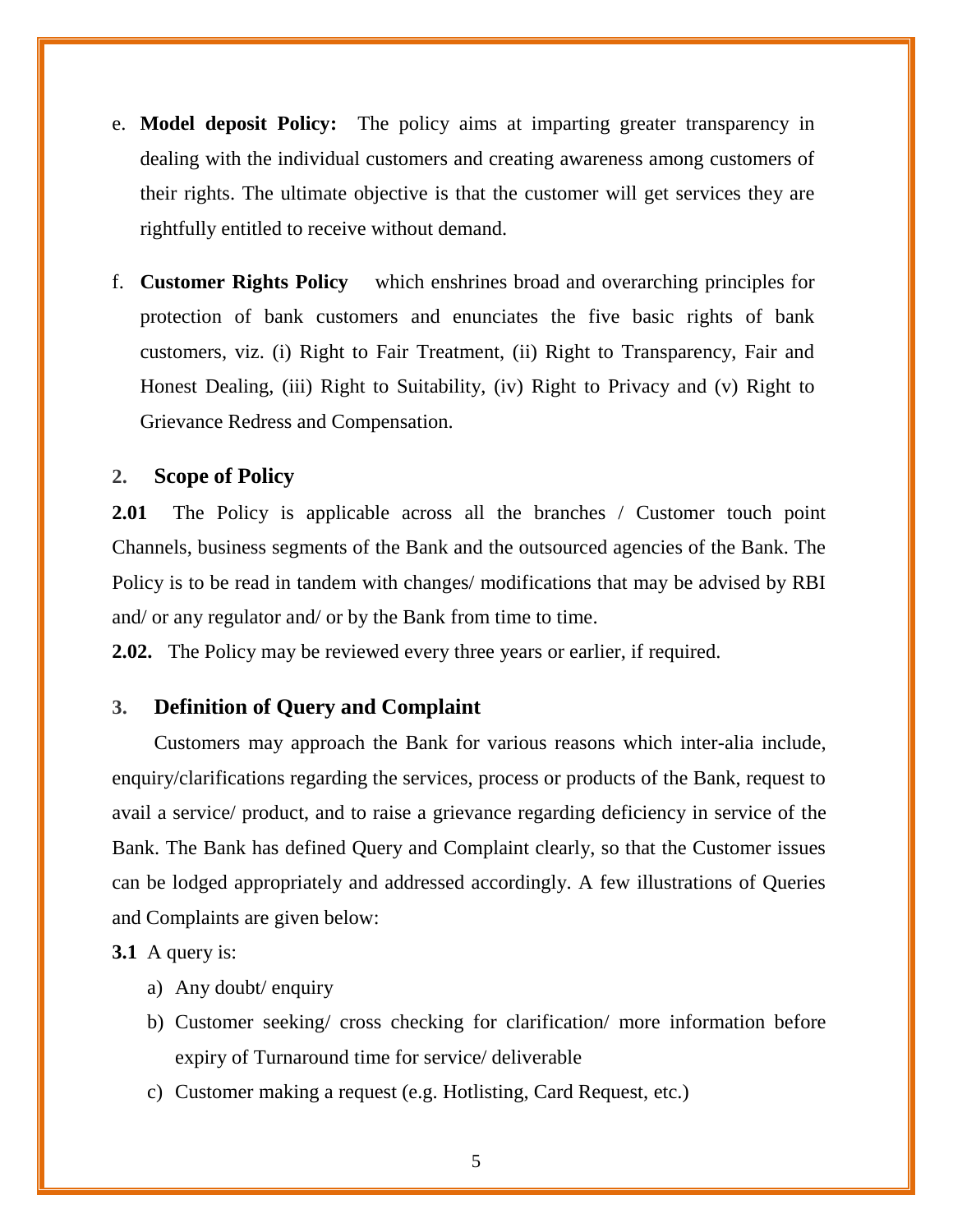d) Customer seeking information on levy of charges which are already mentioned in the schedule of Charges communicated and acknowledged by the customer. This will include all amounts debited / charged to the customer mentioned in SOF as well as other forms of communications (eg: LOI for loans, etc.)

**3.2** A Complaint is any Customer dissatisfaction expressed through any of the Bank's Channels/modes, with respect to Bank's product/services, employee or Outsourced service provider or related to any of the below mentioned scenarios , but not limited to the following:

- a) Delayed processing of service requests, claim settlement or non-execution of service requests after expiry of Turnaround time for service/ deliverable.
- b) Complaints related to deficiency in services, technology related complaint.
- c) Customer claiming levy of charges which are not mentioned in the schedule of charges communicated, without adequate prior notice to the borrower/customer.
- d) Customer complaints related to service issues, employee behavior and activities outsourced by the Bank.

#### **4. Grievance Redressal Mechanism**

#### **4.1. Registration of Complaint (Internal Machinery)**

It is the Bank's endeavour to provide all the Customers with the best Customer service. However, for any issues faced by the Customers, the Bank has facilitated various channels through which Customer may lodge their complaint, such as branch, call centre, letters, Email and digital forms. Further, in view of the growing trend in digital banking channels, complaints related to unauthorised transaction, digital banking services/ products viz, ATM, Internet Banking, mobile banking, UPI etc. can also be registered through above mentioned channels.

#### **4.1.1.** Grievance registration through Branch:

In case of any grievance, Customers may register their complaints at branches. The Branch shall make efforts to resolve complaint promptly .The Bank has in place a Standardised Public Grievance Redressal System (SPGRS) so as to ensure timely &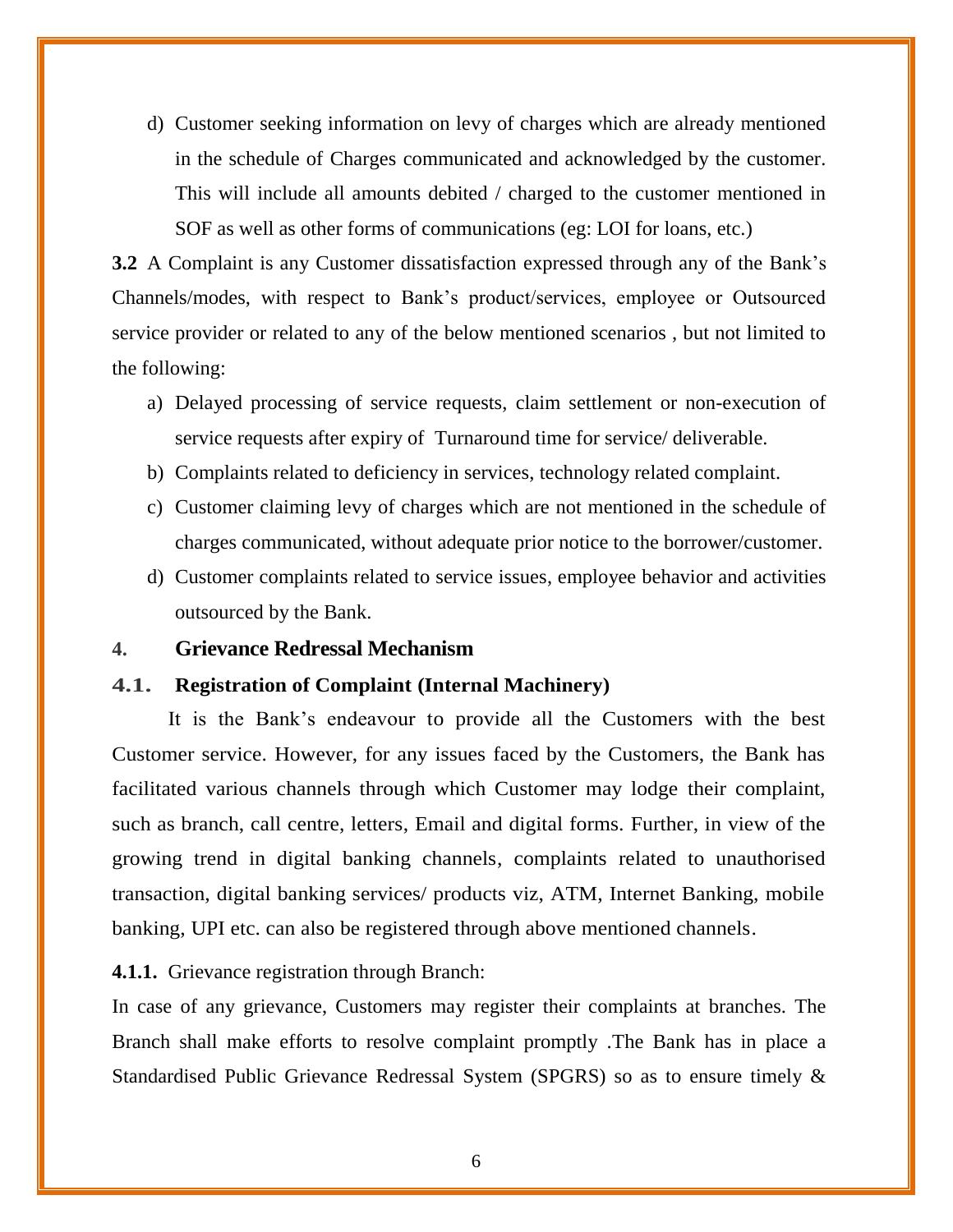qualitative redressal of complaints received from the customers and also to minimise escalation to Banking Ombudsman/ Regulatory level.

**4.1.2.** All grievances received through multiple channels to be lodged into a common platform to have an integrated monitoring and resolution system for customer grievance. A unique reference number (Tran ID) is generated along with an acknowledgement stating the likely time within which the final reply would be sent to the customer.

**4.1.3.** Facility of complaint tracking by Customer through website is made available for SPGRS registered complaints.

**4.1.4.** In case a Customer is unable to visit branch, complaints can also be registered through any of the following channels:

| 24 x 7 Customer Care          | 1800 209 4324 or 1800 22 1070                     |  |
|-------------------------------|---------------------------------------------------|--|
| Numbers (Toll Free)           | 1800 425 7600 (for Credit Cards)                  |  |
| <b>Hot-listing Number</b>     | 1800 22 6999 (for Debit Cards)                    |  |
| (Toll Free)                   | 1800 425 7600 (for Credit Cards)                  |  |
| <b>Customer Calling from</b>  | 022-67719777                                      |  |
| overseas (Non-Toll Free)      | 022-4042 6013 (for Credit Cards)                  |  |
| <b>Email to Customer Care</b> | customercare@idbi.co.in                           |  |
| Website                       | Visit the Customer Care Page on Bank's website    |  |
|                               | www.idbibank.in – Customer Care—Grievance         |  |
|                               | <b>Redressal-Banking Complaints</b>               |  |
| Social Media                  | @IDBIBankCares on Twitter                         |  |
|                               | <b>IDBI</b> Bank on Facebook                      |  |
| <b>SMS</b>                    | SMS 'IDBICARE' to 9220800800                      |  |
| Letter                        | Details of concerned Grievance Redressal Officers |  |
|                               | (GRO) at individual Zones and Principal Nodal     |  |
|                               | Officer (PNO) at Corporate centre are updated on  |  |
|                               | Bank's website www.idbibank.in –Customer Care     |  |
|                               | <b>Grievance Redressal- Banking Complaints</b>    |  |

**4.1.5. Registration of Unauthorized Electronic Banking Transactions:** For notifying the unauthorised electronic Banking transactions in their accounts/ Blocking of card, customers can use the following modes, in addition to the above mentioned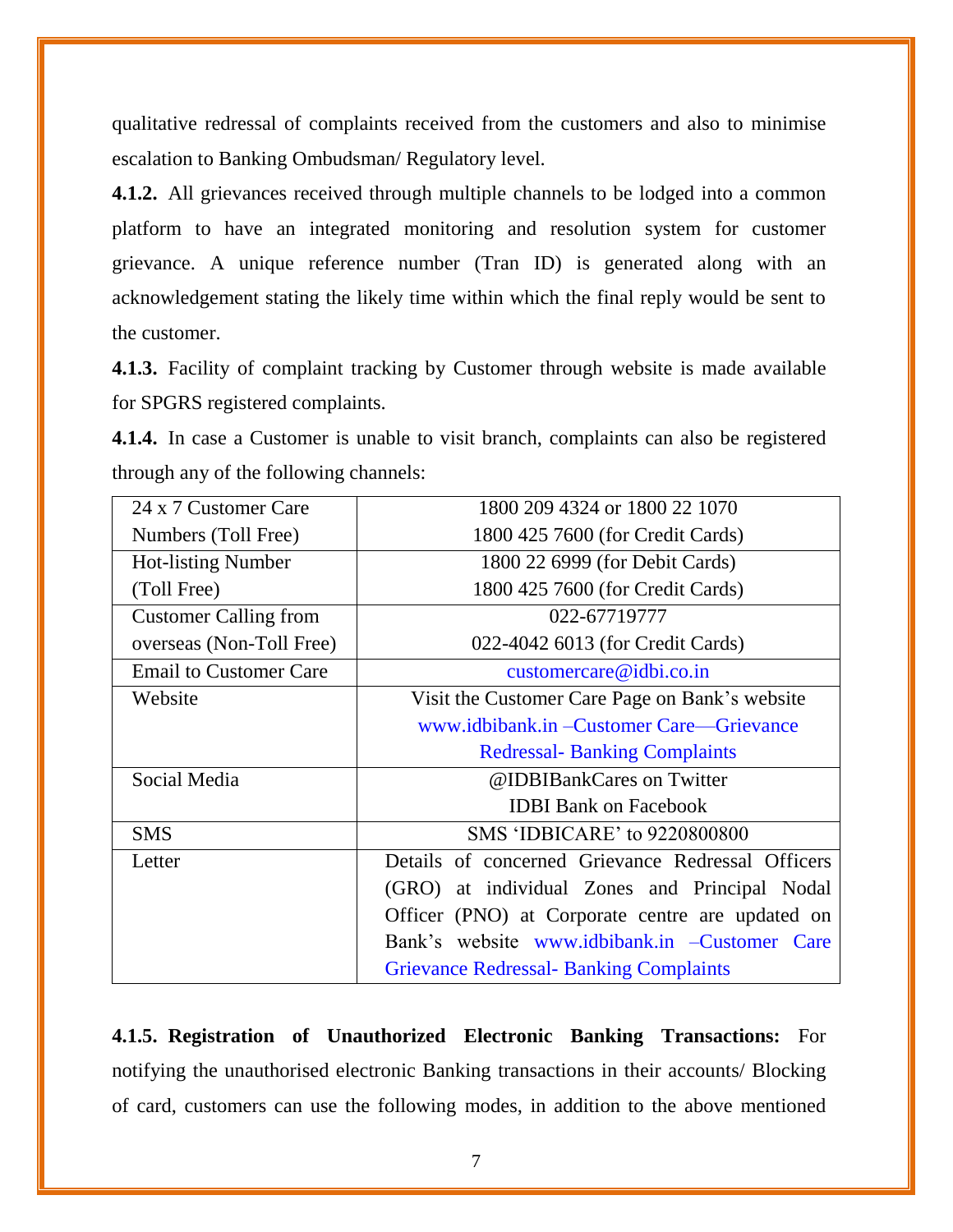toll-free numbers:

| Bank's website          | www.idbibank.in >> reporting of unauthorised digital |
|-------------------------|------------------------------------------------------|
|                         | transactions                                         |
| <b>SMS</b>              | $\text{BLOCK}$ < Customer ID > to 5676777 Eg: BLOCK  |
|                         | 12345678 to 5676777 and to block mobile banking      |
|                         | service customers may send SMS:>> MBBLCK             |
|                         | $<$ Space> $<$ Customer Id> to 9560853000            |
| <b>Internet Banking</b> | 'Card Hotlisting' request available on the mentioned |
| $Go Mobile +$           | platforms                                            |
| Abhay App               |                                                      |

**4.1.6.** Customer should notify the Bank of any unauthorized electronic Banking transaction immediately after the occurrence of such transaction.

**4.1.7.** The Unauthorized Electronic Banking transactions will be governed by the Bank's Board approved policy hosted on the Bank's website as "Unauthorized Electronic banking Transaction policy".

# **4.2. Registration of Customer Complaints to Regulators and other Government portals (External Machinery)**

If customer's complaint is not resolved within the given time or if he/ she is not satisfied with the resolution provided by the Bank after having been examined by the IO, he/ she may be provided information about how he/she can escalate his/her complaint to the next level i.e. to the Banking Ombudsman or other regulatory/statutory avenues which are available for grievance redressal.

## **4.2.1. Banking Ombudsman (BO)**

The Banking Ombudsman Scheme is an initiative of the Reserve Bank of India (RBI) which enables an expeditious and inexpensive forum to bank customers for resolution of complaints relating to certain services rendered by banks. In case customers have not received a satisfactory resolution to their complaint within 30 days of lodging the complaint with the Bank, they can escalate the matter to the BO through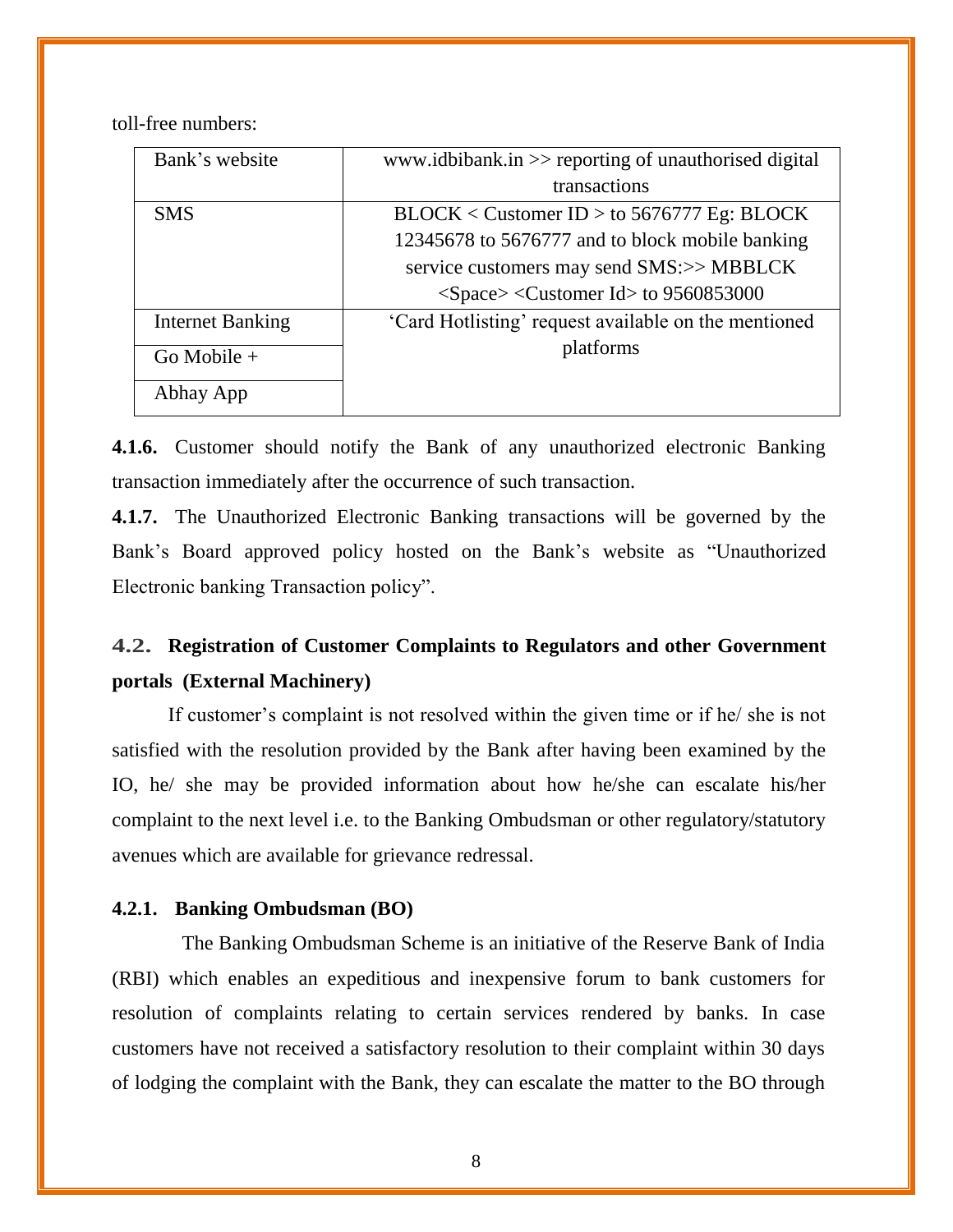the Complaint Management System (CMS) portal available on the RBI website [\(www.rbi.org.in\)](http://www.rbi.org.in/). As on date, twenty two Banking Ombudsmen have been appointed with their offices located mostly in state capitals. The Banking Ombudsman Scheme as well as addresses and contact details of the Banking Ombudsman offices are available at the RBI's website [\(www.rbi.org.in\)](http://www.rbi.org.in/) and also updated on the Bank's website [\(www.idbibank.in\)](http://www.idbibank.in/) and displayed at branches. The Bank has appointed Nodal Officers (NO) at each RBI (BO) location in order to facilitate customers who have escalated their complaint to RBI-Banking Ombudsman. The Nodal Officer operates as a point of contact between the RBI, the customer and concerned branch/ department of the Bank for ensuring prompt resolution of the complaints.

# **4.2.2. Centralized Public Grievance Redress and Monitoring System (CPGRAMS)**

The Government of India, Department of Administrative Reforms & Public Grievances, Ministry of Personnel, Public Grievance & Pension has recently introduced a web based mechanism for lodging of complaints / grievances by citizens of India, which includes the Bank's customers as well. This is known as PUBLIC GRIEVANCE PORTAL (www.pgportal.gov.in). Aggrieved customers may lodge their complaint to Government of India through online Public Grievance Lodging and Monitoring System available on website [\(www.pgportal.gov.in\)](http://www.pgportal.gov.in/).

## **4.2.3. Other Regulators**

The Bank receives complaints from other regulators which inter alia include Securities and Exchange Board of India, National Consumer Helpline, Govt. of India, etc. The complaints received from the individual authority are handled in line with laid down process and within the timelines prescribed by the respective regulator.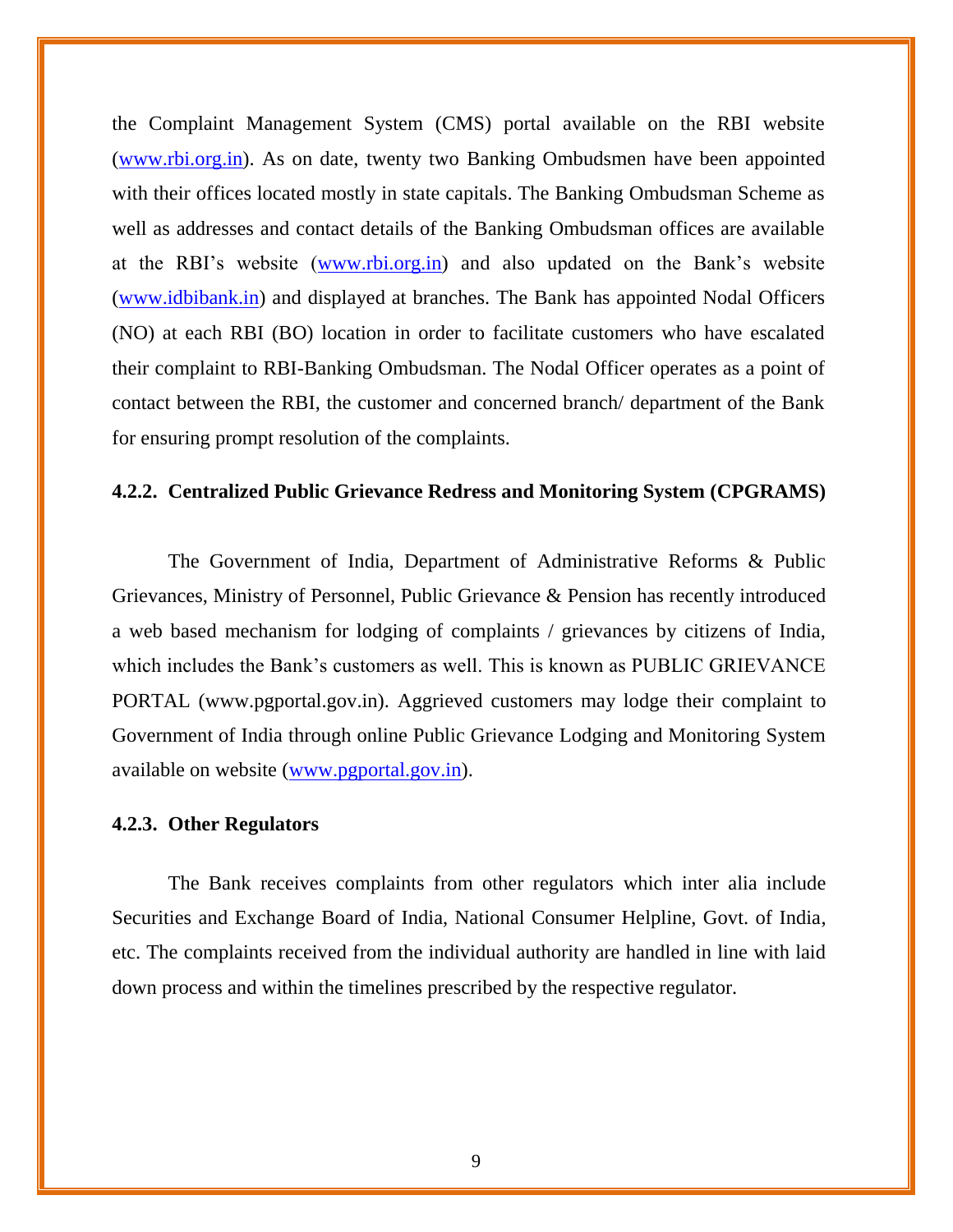# **5. Grievance Resolution TAT and Escalation matrix for Customer complaints**

# **5.1. Complaints received through Internal Machinery**

**5.1.1.** Complaint received at the bank from across channels should be analysed from all possible angles by doing a root cause analysis. Complaints have to be seen in the right perspective because they are indicators of an underlying gap/issue in the business processes and delivery channels. The complainant can lodge complaints through multiple channels, viz. phone banking, website, e-mails, letters, social media, and through complaint form at branches. In case of non-resolution within the stipulated time-frame, the complainant may escalate the complaints to the next authority as per the prescribed escalation matrix. The complainant may escalate the complaint through the website or the link that is provided in the SMS triggered to the customer on resolution of a complaint. The Bank will adopt the following escalation matrix for the resolution of all complaints. :

| S.No. | <b>Level of Complaint</b><br><b>Lodgement/Escalation and</b>      | Day of lodging<br>/ escalating | <b>Days</b><br><b>Available for</b> |
|-------|-------------------------------------------------------------------|--------------------------------|-------------------------------------|
|       | <b>Official</b>                                                   | complaint                      | <b>Redressal</b>                    |
|       | <b>First Level: Branch/ Region</b><br>Branch Head/Regional Head   | Day 1                          | 8 Working<br>Days                   |
| 2     | <b>Second Level: Zone</b><br>Grievance Redressal Officer<br>(GRO) | Day 9                          | 3 Working<br>Days                   |
| 3     | <b>Third Level: Head Office</b><br>Principal Nodal Officer (PNO)  | Day 12                         | 3 Working<br>Days                   |

# **For General banking complaints (excluding Credit Cards)**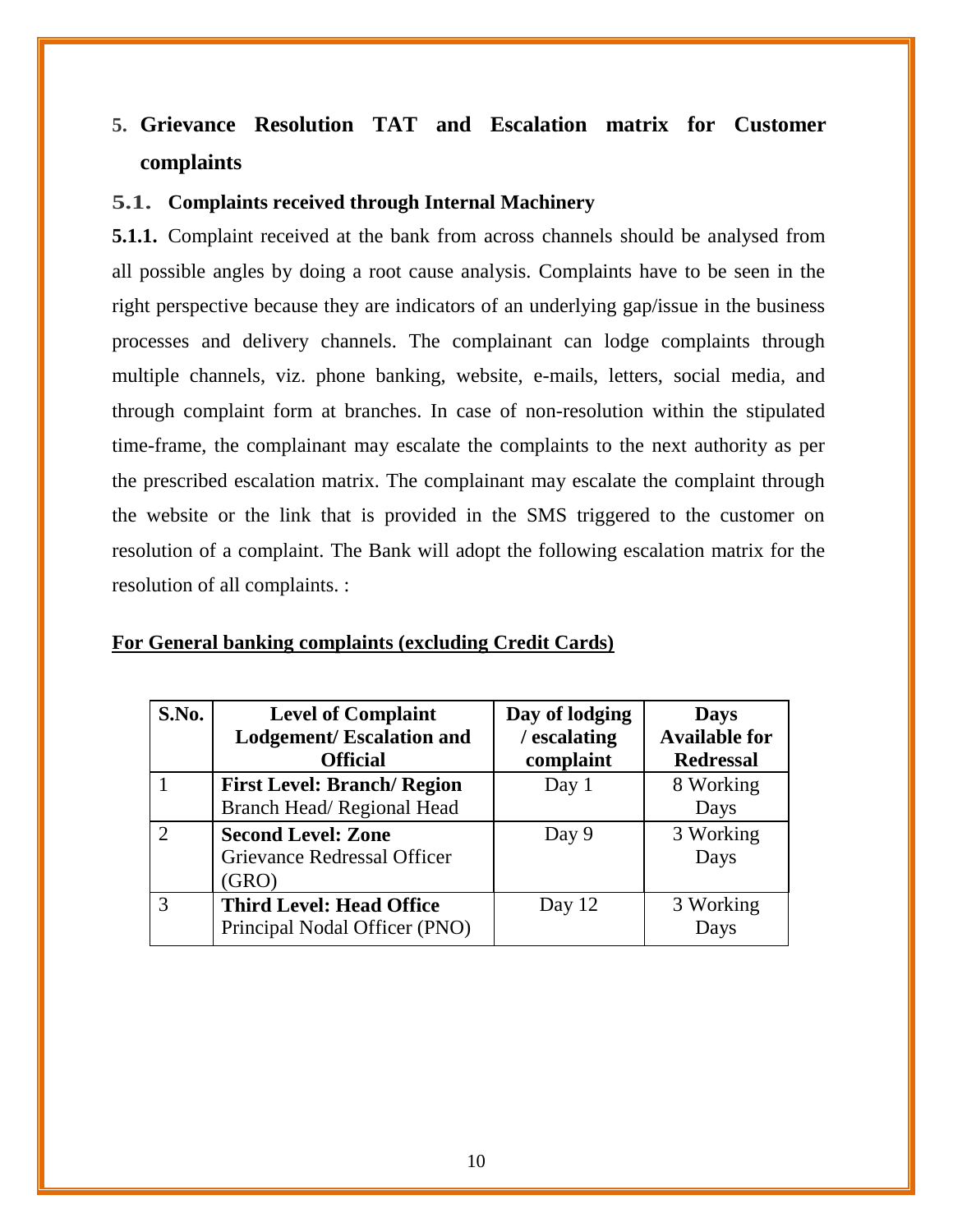# **For Credit Card Related Complaints**

| S.No. | <b>Level of Complaint Lodgement/</b><br><b>Escalation and Official</b>                                     | Day of<br>lodging /<br>escalating<br>complaint | Days Available for<br><b>Redressal</b> |
|-------|------------------------------------------------------------------------------------------------------------|------------------------------------------------|----------------------------------------|
|       | <b>First Level: ATOS/ Head Office</b><br><b>ATOS Customer Care Team/ Credit</b><br>Card Team (Head Office) | Day 1                                          | 8 Working Days                         |
| 2     | <b>Second Level: Head Office</b><br>Product Head – Credit Cards                                            | Day 9                                          | 3 Working Days                         |
| 3     | <b>Third Level: Head Office</b><br>Principal Nodal Officer (PNO)                                           | Day 12                                         | 3 Working Days                         |

**5.1.2. First Level – Branch, Call centre, Email, Website:** The complaints received through the various channels such as Call centre, branches, website, emails are considered as first level and assigned to Branch for redressal. Bank has a defined turnaround time of 8 working days for a response at First level. It is the foremost duty of branch to see that the complaint should be resolved promptly and to the customer's satisfaction and if the customer is not satisfied, then he/she should be provided with alternate avenues to escalate the issue to second level.

**5.1.3. Second Level - Grievance Redressal Officer (GRO) at Zonal Level:** The Bank would appoint GROs at Zonal Level who would be the second level of escalation for grievance resolution. If the complaint is not redressed within 8 working days or the customer is not happy with the redressal by the branch, they can escalate their complaint to Grievance Redressal officer (GRO) at Zonal Office on the 9th day. Bank would strive to provide response to customer grievance within the next 3 working days (11 working days from day 1).

**5.1.4. Third Level – Principal Nodal Officer (PNO):** The Bank has appointed a Principal Nodal Officer (PNO) at the Head Office of the Bank, to facilitate resolution of escalated complaints. If the complaint is not redressed within 11 working days, (from day 1), the complaint can be escalated to the next level i.e. PNO at Corporate office level. Bank would strive to provide the response to customer grievance within the next 3 working days (14 working days from day 1).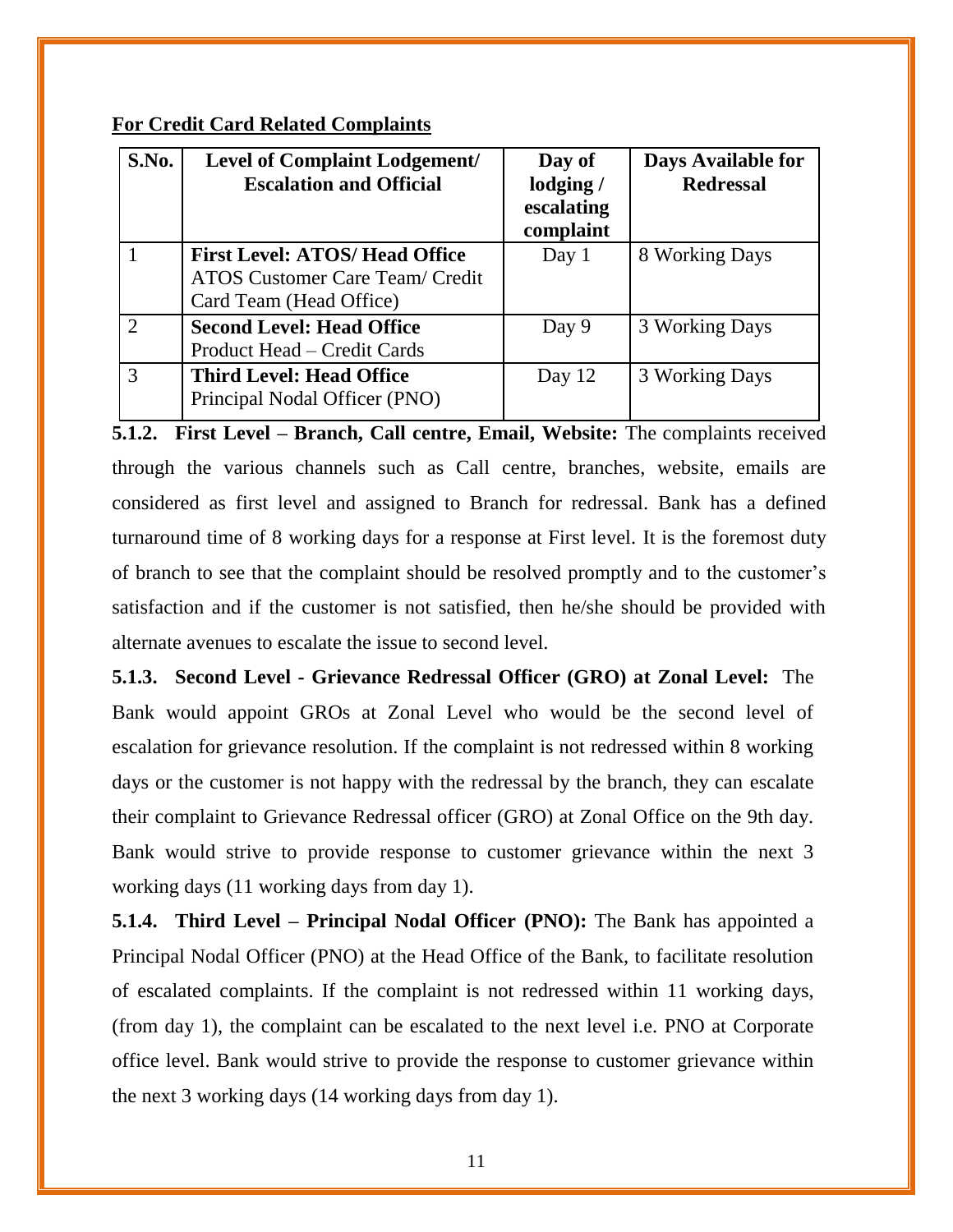In case grievance is not resolved within 30 working days of lodging of complaint, the Customer can approach Banking Ombudsman as per extant guidelines. The details of the PNO are also displayed at the Branches and on the website of the Bank [www.idbibank.in.](http://www.idbibank.in/)

| General Manager & Principal<br>Nodal Officer (PNO) | <b>IDBI Bank Ltd., Customer Care Centre,</b><br>19 <sup>th</sup> Floor, IDBI Tower, WTC Complex,<br>Cuffe Parade,<br>Mumbai -400 005 |
|----------------------------------------------------|--------------------------------------------------------------------------------------------------------------------------------------|
|                                                    | Telephone No: 022- 6655 2143<br>E-mail ID: pno@idbi.co.in                                                                            |

**5.1.5.** In line with the Internal Ombudsman Scheme 2018, a complaint which is partly or wholly rejected by the Bank's Internal Grievance redressal mechanism should be internally escalated to the Bank's Internal Ombudsman within two weeks.

# **For complaints related to failed transactions**

**5.1.6.** In line with the guidelines issued by RBI from time to time with regard to Harmonization and compensation for failed transactions using authorized payment systems, the applicable TAT to be maintained. (As per **Annexure)**

# **5.2. Complaints received through External Machinery (Regulators/ Government)**

**5.2.1.** For complaints received through the Banking Ombudsman: 30 days

**5.2.2.** For complaints received through Centralised Public Grievance Redress and Monitoring System of GoI: 60 days

**5.2.3.** For all the complaints received from the regulators (other than Banking Ombudsman), timelines as mandated by respective regulator.

**5.2.4.** All efforts would be made to resolve each complaint received by the Bank within the timeframe as specified above.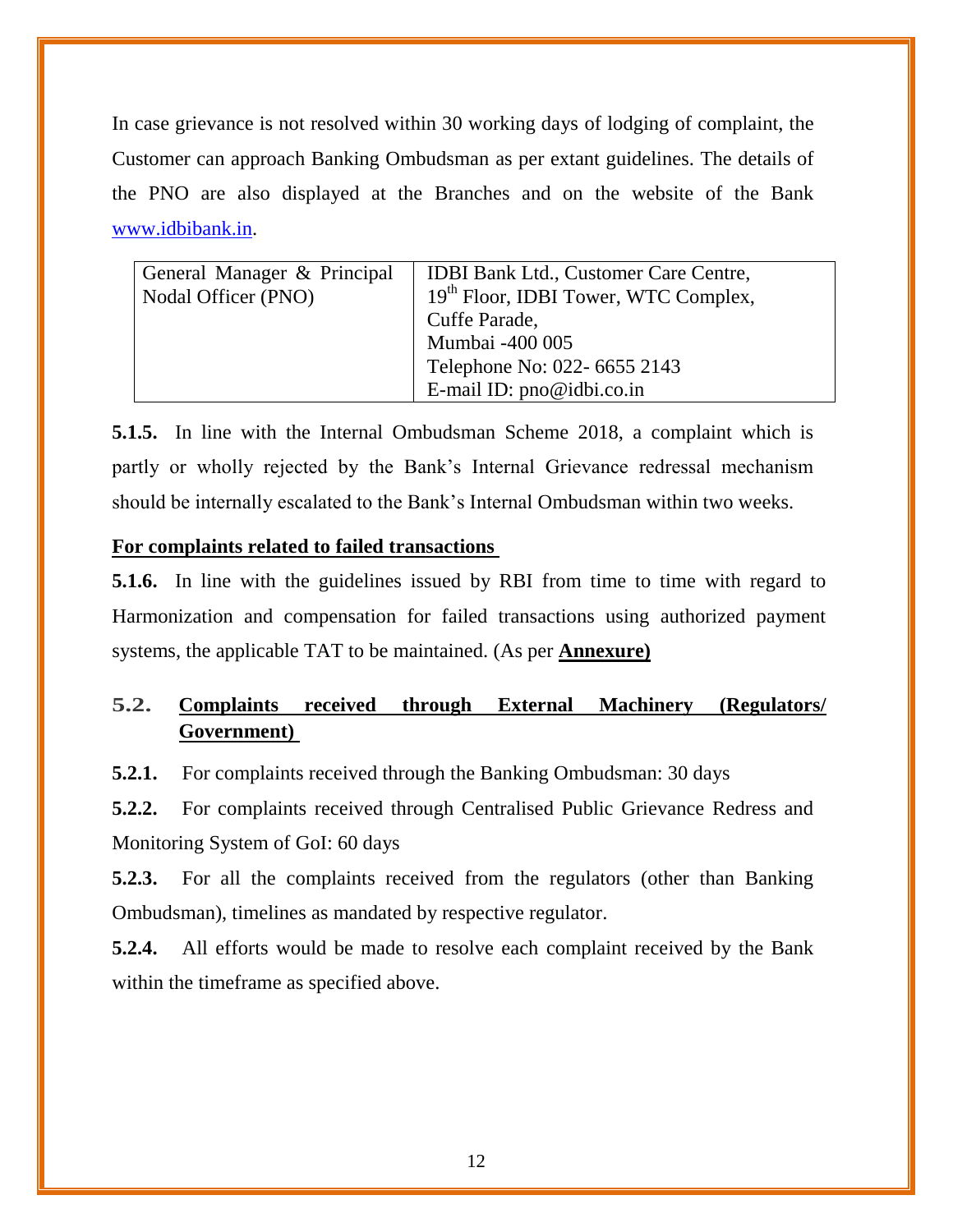#### **5.3. Internal Ombudsman (IO)**

The Bank has appointed an IO, who is an independent authority placed at apex position in the Bank's Internal Grievance Redressal Mechanism. All the cases, wherein the bank decides to reject the complaint or provides only partial relief to the complainant would be forwarded by the Principal Nodal Officer (PNO) to IO for further examination and final decision. All such complaints will be escalated to IO within two weeks of receipt of complaint, before conveying the final decision to the complainant within a period of 30 days, from the receipt of complaint. The advice to the complainant after examination by IO in such cases would necessarily have a clause that the grievance has also been examined by the IO and in case the complainant is still not satisfied, he/ she can appeal further to the Banking Ombudsman, RBI, whose address shall be given in the reply.

# **6. Review Mechanism**

#### **6.1. Standing Committee on Customer Service (SCCS)**

Bank has a SCCS in place chaired by the Deputy Managing Director of the Bank and comprising of senior executives of the Bank. Customer is also invited during these meetings. The IO of the Bank is a member of the Standing Committee on Customer Service (SCCS). The Committee would have the following functions:

**6.1.1.** Evaluate feedback on quality of customer service received from various quarters.

**6.1.2.** The Committee would be responsible to ensure that all regulatory instructions regarding customer service are followed by the Bank. Accordingly, the Committee would obtain necessary feedback from Zonal/ Regional Managers/ functional heads.

**6.1.3.** The Committee would also take note of unresolved complaints / grievances referred to it by the Principal Nodal Officer (PNO) responsible for redressal and offer its advice.

**6.1.4.** The Committee would submit report on its performance to the Customer Service Committee of the Board at quarterly intervals.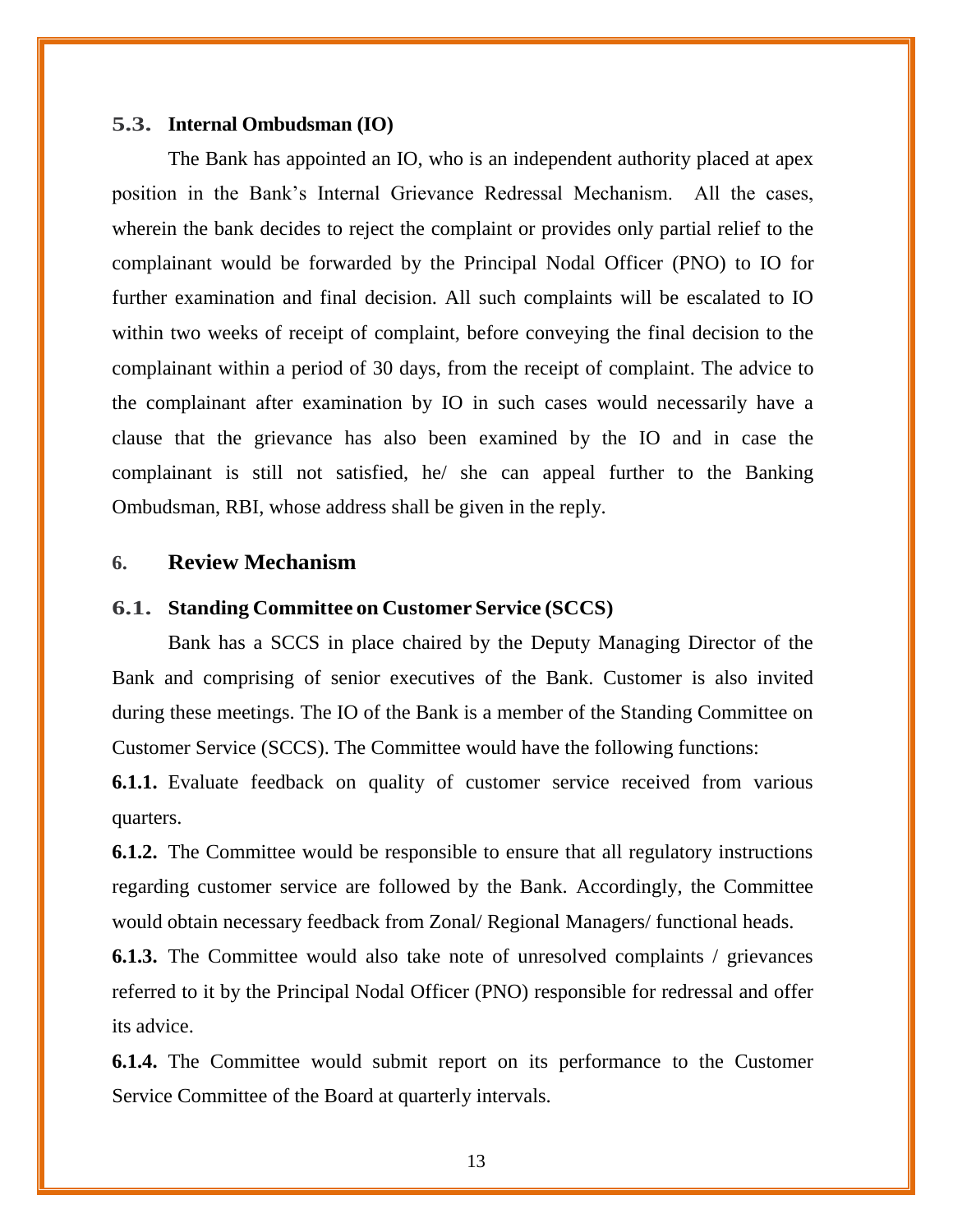## **6.2. Customer Service Committee of the Board (CSCB)**

**6.2.1.** The Customer Service Committee of the Board shall periodically review major areas of customer grievances and measures taken to improve customer service. The Committee will review the annual survey of depositor satisfaction, triennial audit of services and customer service and protection measures undertaken by the Bank.

**6.2.2.** The Committee, inter-alia, will exercise oversight on the functioning of the Internal Ombudsman (IO), who shall furnish periodical reports (at least once in six months) with regard to the latter's effectiveness.

**6.2.3.** The Committee shall also examine aspects relating to frauds, misappropriation, etc. reported by IO.

## **7. Mandatory display requirements**

It is mandatory for the Bank to provide;

**7.1.** Appropriate arrangement for receiving complaints and suggestions and resolution mechanism.

**7.2.** Prominently display at the branches, the names of the officials who can be contacted for redressal of complaints, together with their direct telephone number, fax number, complete address and e-mail address, etc., for proper and timely contact by the customers and for enhancing the effectiveness of the redressal machinery.

**7.3.** Contact details of Banking Ombudsman of the area

**7.4.** The Bank's Toll Free Number(s)

# **8. Interaction with customers**

The Bank recognizes that customers' expectations/ requirements/ grievances can be better appreciated through personal interaction with customers by the Bank's staff. The Bank has established Branch Level Customer Service Committees (BLCSC) at all its branches. BLCSC encourages communication between customers and the Bank at the branch level, thereby strengthening the branch service with the active involvement of its customers. The Committee provides a forum for direct interaction with a cross section of branch customers representing at least four categories of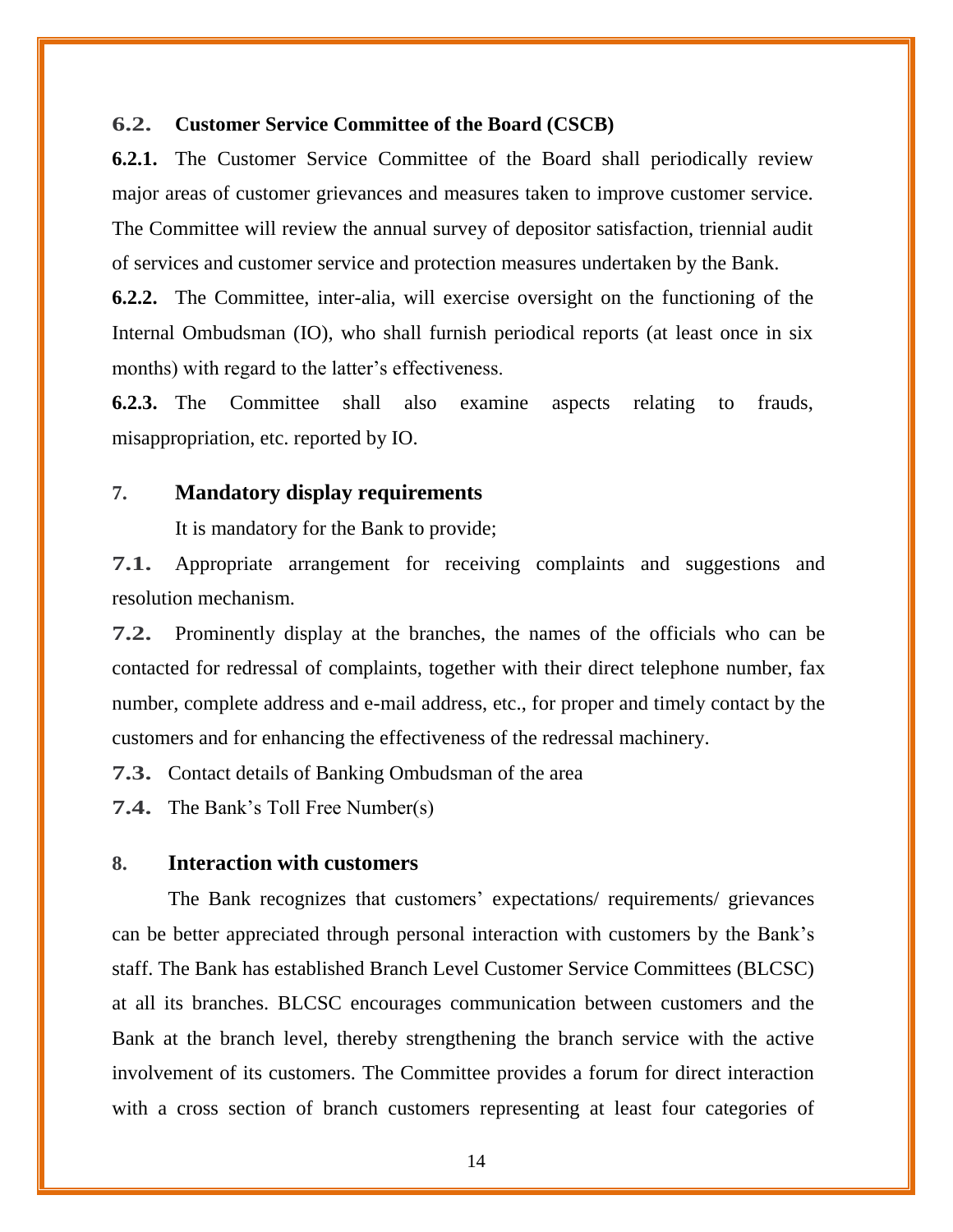customers comprising of a savings account holder, current account holder, a lady customer and a senior citizen. Accordingly, meetings are held on 15th (next working day, if 15th happens to be a holiday) of every month. These structured customer meets give a message to the customers that the Bank cares for them and values their feedback/suggestions for improvement in customer service. Many of the complaints arise on account of lack of awareness among customers about bank services and such interactions will help the customers appreciate banking services better. As for the Bank the feedback from customers is a valuable input for revising its products and services to meet customer requirements.

## **9. Sensitizing operating staff on handling complaints**

Customer Grievances provide valuable feedback on quality of service at branches and whether the initiatives taken by the Bank in technology and re-engineering of business processes are having the desired impact on business growth and improved customer satisfaction. Bank also understands the importance of sensitizing staff to handle customer transactions/ requests with courtesy, empathy and promptness. Staff should be properly trained for handling complaints. The Bank deals with people and hence difference of opinion and areas of friction can arise. With an open mind and a smile on the face, the bank should be able to win the customer's confidence. Imparting soft skills required for handling irate customers will be an integral part of the staff training programs. While it shall be the endeavour of the Bank to provide customers with hassle-free and fair treatment, the Bank would expect all the customers to behave courteously and honestly in their dealings with the Bank.

\*\*\*\*\*\*\*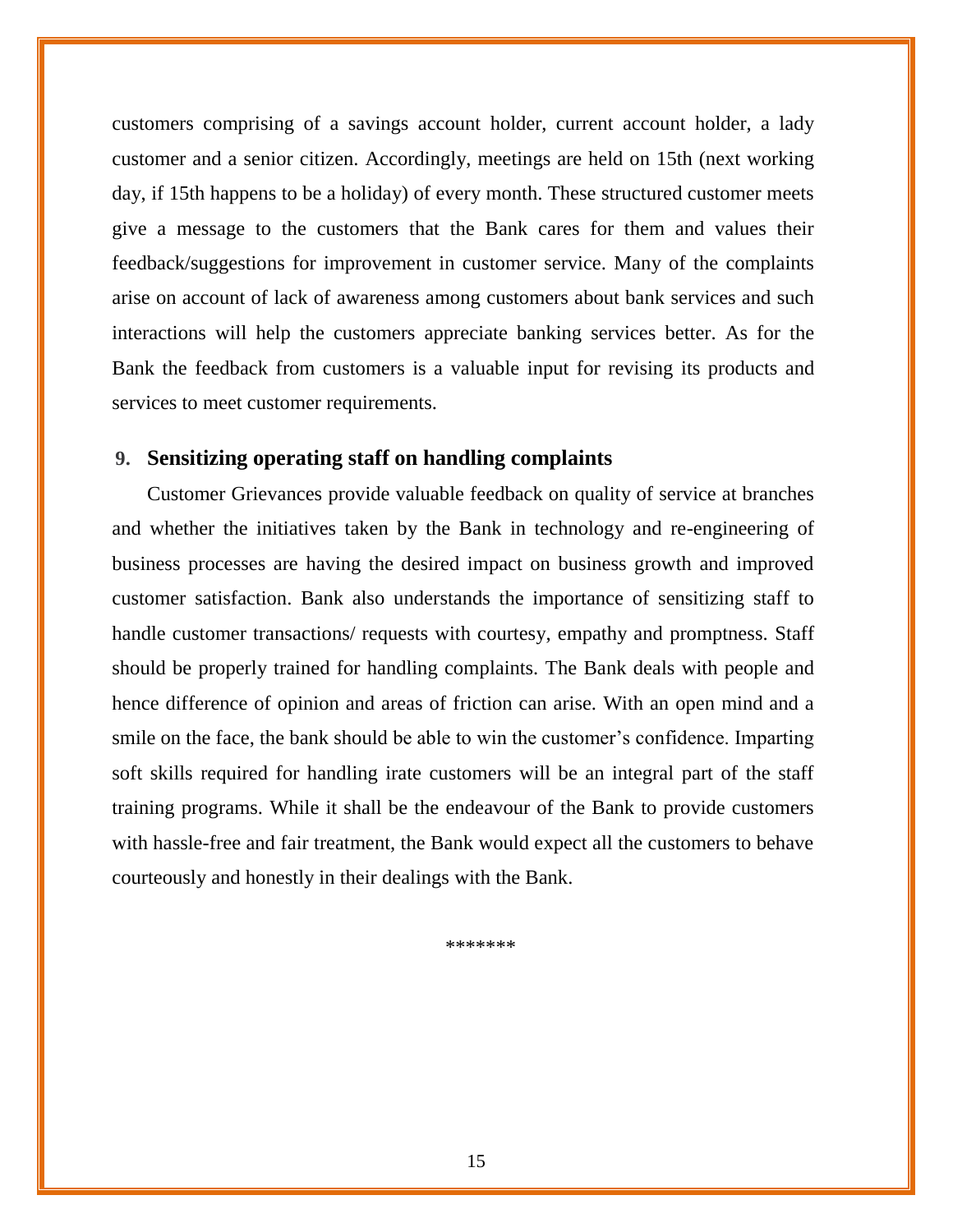# **Annexure**

# **Harmonisation of Turn around Time (TAT) and customer compensation for failed transactions using authorised Payment Systems**

**(w.e.f. October 15, 2019)**

|                | SI No Description of the Incident                            | <b>Framework for auto-reversal and</b><br>compensation |
|----------------|--------------------------------------------------------------|--------------------------------------------------------|
|                |                                                              | <b>Timeline for auto-reversal</b>                      |
| Ī              | $\mathbf{I}$                                                 | $\overline{\mathbf{H}}$                                |
| 1.             | <b>Automated Teller Machines (ATMs) including Micro-ATMs</b> |                                                        |
| a              | Customer's account debited but cash                          | Pro-active reversal (R) of failed transaction          |
|                | not dispensed.                                               | within a maximum of<br>$T + 5$ days.                   |
| $\overline{2}$ | <b>Card Transaction</b>                                      |                                                        |
| a              | Card to card transfer                                        | Transaction to be reversed $(R)$ latest within         |
|                | Card account<br>debited<br>but<br>the                        | $T + 1$ day, if credit is not effected to the          |
|                | beneficiary card<br>account<br>not<br>credited.              | beneficiary account.                                   |
| $\mathbf b$    | Point of Sale (PoS) (Card Present)                           | Auto-reversal within $T + 5$ days.                     |
|                | including Cash at PoS                                        |                                                        |
|                | Account debited but confirmation not                         |                                                        |
|                | received at merchant location i.e.,                          |                                                        |
|                | charge-slip not generated.                                   |                                                        |
| $\mathbf{C}$   | Card Not Present (CNP) (e-                                   |                                                        |
|                | commerce)                                                    |                                                        |
|                | Account debited but confirmation not                         |                                                        |
|                | received at merchant's system.                               |                                                        |
| $\overline{3}$ | <b>Immediate Payment System (IMPS)</b>                       |                                                        |
| a              | Account debited but the beneficiary                          | If unable to credit to beneficiary account,            |
|                | account is not credited.                                     | auto reversal (R) by the Beneficiary bank              |
|                |                                                              | latest on $T + 1$ day.                                 |
| 4              | <b>Unified Payments Interface (UPI)</b>                      |                                                        |
| a              | Account debited but the beneficiary                          | If unable to credit the beneficiary account,           |
|                | account is not credited (transfer of                         | auto reversal $(R)$ by the Beneficiary bank            |
| $\mathbf b$    | funds).                                                      | latest on $T + 1$ day.                                 |
|                | Account debited but transaction                              | Auto-reversal within $T + 5$ days.                     |
|                | confirmation not received at                                 |                                                        |
|                | merchant location (payment to                                |                                                        |
|                | merchant).                                                   |                                                        |
|                |                                                              |                                                        |
|                |                                                              |                                                        |